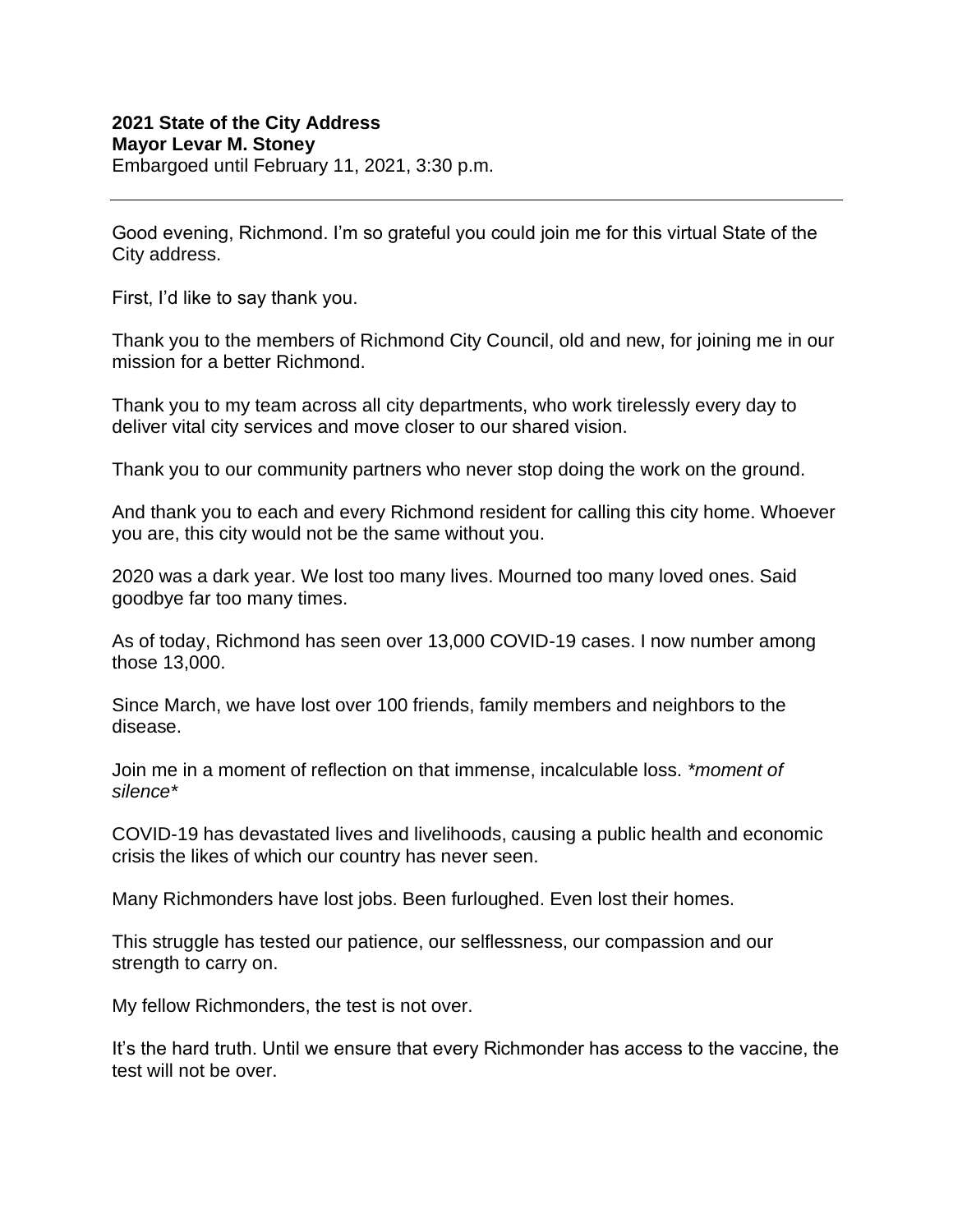Yes, the struggle isn't over. But we're still in the fight, and I'll tell you why.

Because in Richmond, if you look carefully, you can begin to see the light peeking through the dark.

If you look carefully, you can see this light beginning to illuminate a promise of hope, of growth, and of justice.

Because while 2020 was dark, *our dawn is on the horizon.*

Since the beginning of this pandemic, the city has been fighting right alongside residents and businesses, taking on this challenge together.

When the world shut down in March, your city government did not.

During the pandemic, city services never lapsed, and we designed and delivered aid at an unprecedented level.

*For that, we all have public servants like Kenny Hill and his team at Facilities Management to thank. They have not missed a beat, installing hand sanitizer dispensers, touchless door sensors, upgraded filtration systems and more.*

*Kenny and his team are the reason DPU customer support representatives can deliver utility relief. Social workers can safely administer benefits. And my staff and I can keep the wheels of government turning from City Hall.*

There are thousands of public servants just like Kenny who have been fighting for you since March. And they deserve our respect and recognition.

This administration distributed hundreds of thousands in direct aid to families through the Family Crisis Fund. We fought for an eviction moratorium from the state and dedicated millions of dollars to rent and mortgage relief to keep people in their homes. We designed programs that intentionally included groups most traditionally left out of federal aid, like residents who haven't attained citizenship.

And we fought for businesses, allocating over 7 million dollars in direct aid – grants, not loans. See, we got creative, paying local restaurants to feed first responders and putting together PPE packages for pickup.

So far, this has been a test of community endurance. Of our joint perseverance.

And it won't be over until everyone in Richmond has had access to the vaccine.

Until we get Richmonders back to work and get kids back in schools. That's what I want to see before anything else here in 2021.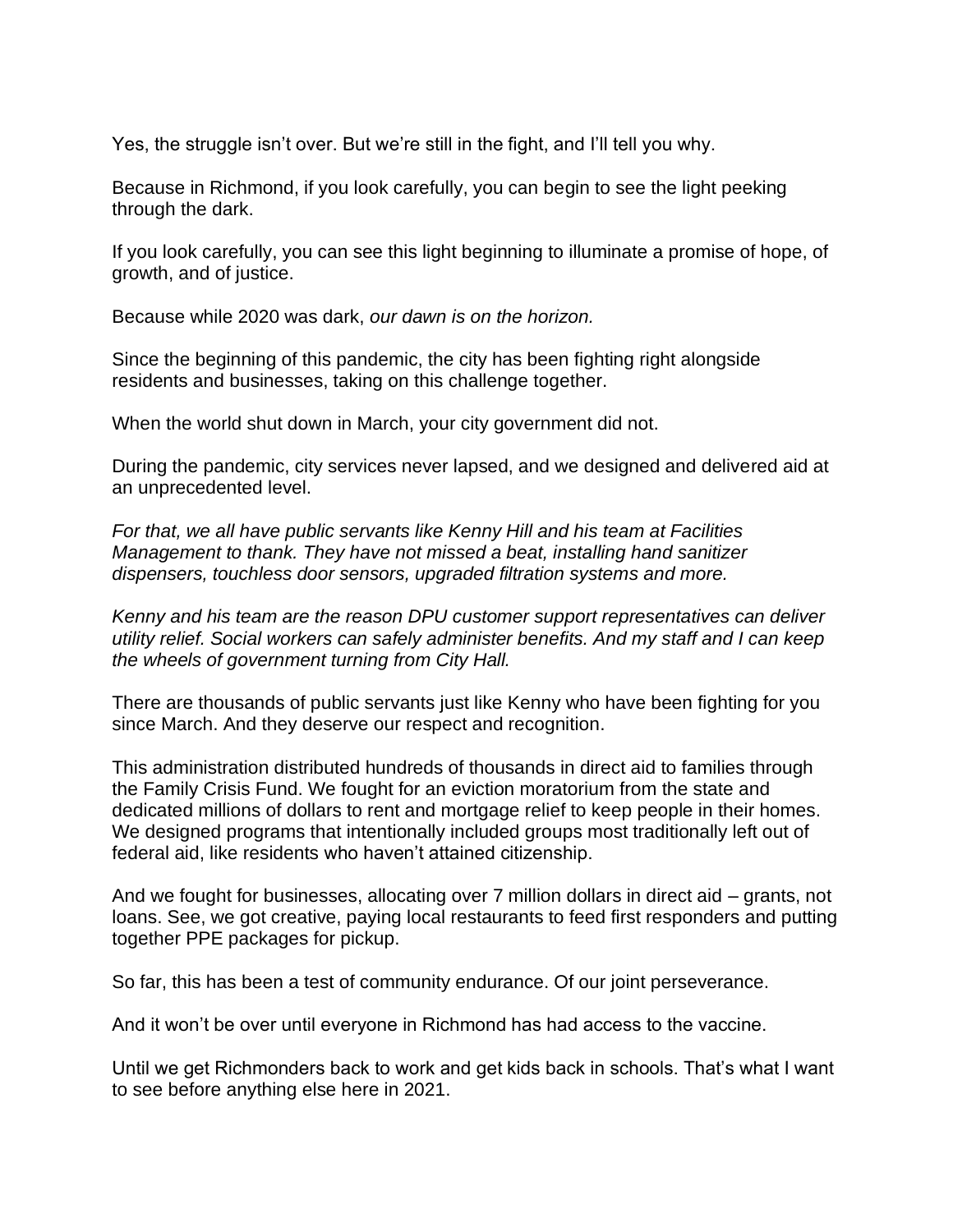But the past year has made it clear we can't simply survive this pandemic. We have the responsibility to address the injustices the pandemic has illuminated.

We must learn from this crisis.

See, there's a wrong way, and there's a right way to recover.

In Richmond, we have a unique opportunity to build true healing into our recovery. That's the right way.

Especially in the wake of the Trump presidency, we are met on all sides by calls for unity, and I think that is a righteous cause. Unity is something we must work toward.

However, we must not ignore the tortured and complex identity and history of our city.

This summer, we heard the outcry of Richmonders of all races and backgrounds demanding justice. The pain and trauma of the past year and past four hundred years were tangible.

As a city, we know the depth of that pain, the extent of that trauma. We know it's not something that can be erased with a single call for unity.

Because here's the truth: unity doesn't come without healing. And healing doesn't come without action.

Today, we start with action.

With action, we can usher in the dawn.

I ask you to join me in welcoming this new dawn. In opening your hearts and embracing the next decade, and the actions required to heal our city, our commonwealth and our nation.

This year's inaugural poet, Amanda Gorman, perfectly encompassed our mission in verse:

*"The new dawn blooms as we free it."*

*"For there is always light, if only we're brave enough to see it."*

*"If only we're brave enough to be it."*

In 2021, and in the decade to come, we must be the light.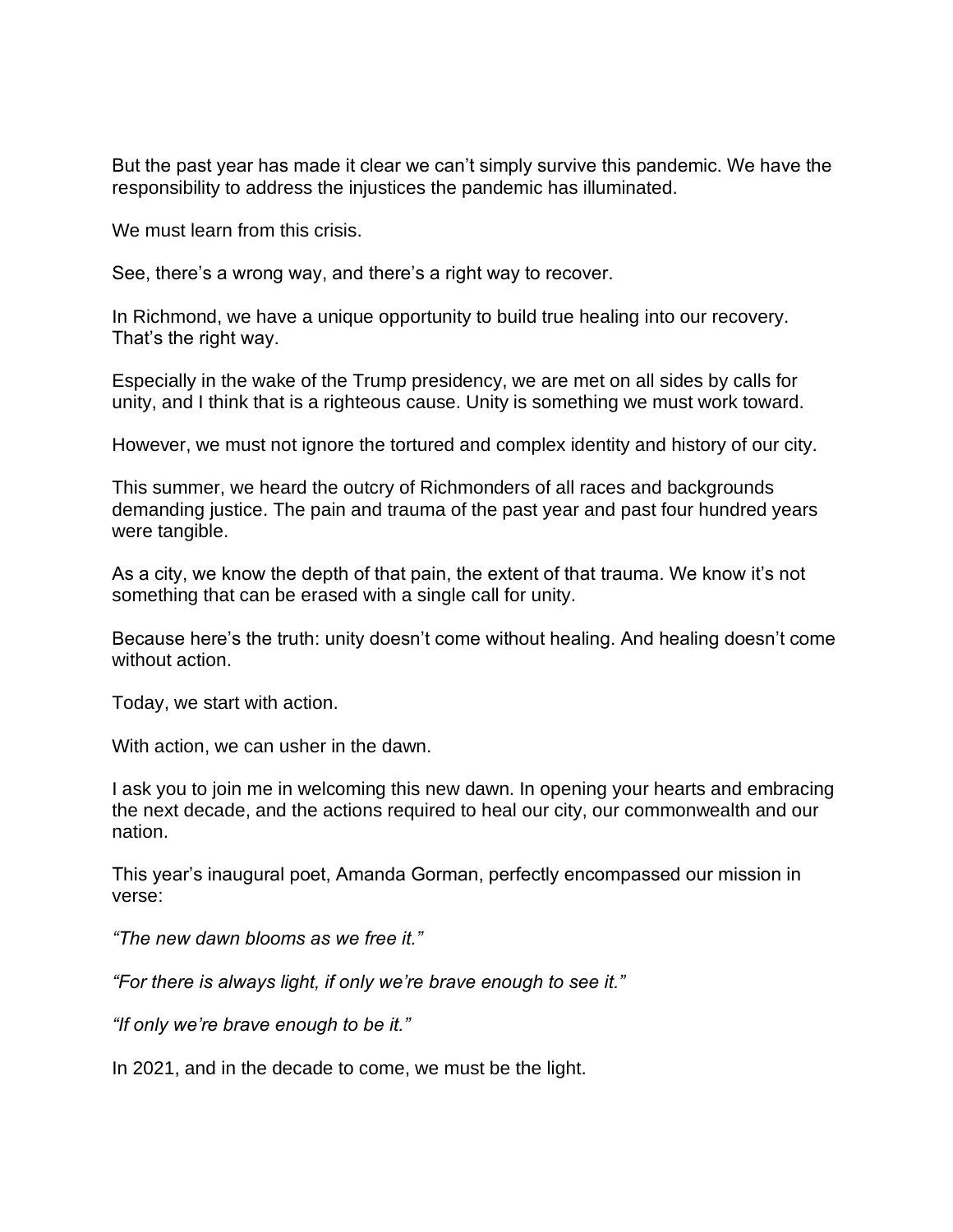Our shared mission will be:

To empower our communities who have experienced injustice by removing barriers. Barriers to access, barriers to success, barriers to the opportunity our city should afford all its residents.

In short, the right way to recover from the pandemic, from this recession must center *economic justice*.

Not just getting people back to work - but getting them to work in jobs that offer dignity and stability.

Not just getting people housed - but empowering them so they are able to stay in quality, safe housing.

Not just getting kids back in classrooms - but supporting them and their caregivers so they are able to excel in the classroom.

Make no mistake, the pandemic widened the gap between haves and have nots in this city. We have a responsibility to fix that.

What's more, we have to do it in the context of a harsh economic reality. Like so many localities, Richmond is feeling the serious economic effects of the pandemic. This budget season, we'll be forced to make tough decisions and do more with less.

But I know we can dig deep and recover the right way by removing barriers to economic justice.

Let me give you an example that's very close to my heart.

*Tiffany enrolled in the workforce development program with Richmond Parks and Rec three years ago. Since she began her provisional work for the city, earning a living wage, her coworkers have rallied around her. They've helped her find a place to live, enroll in community college, and obtain her license.*

*Two weeks ago, she interviewed for a full-time position. Last week, we extended an offer of permanent employment with the City of Richmond.*

*See, we have this bright, hardworking, experienced person on our team because we recognize that sometimes, all Richmonders need is a chance. A chance to show their worth, unencumbered by the burden of poverty. A chance to show their will, unlimited by low expectations. A chance to show their talents, unbridled by barriers to entry.*

We can and we will build opportunities like this into our recovery.

Unity does not come without healing. Healing does not come without action.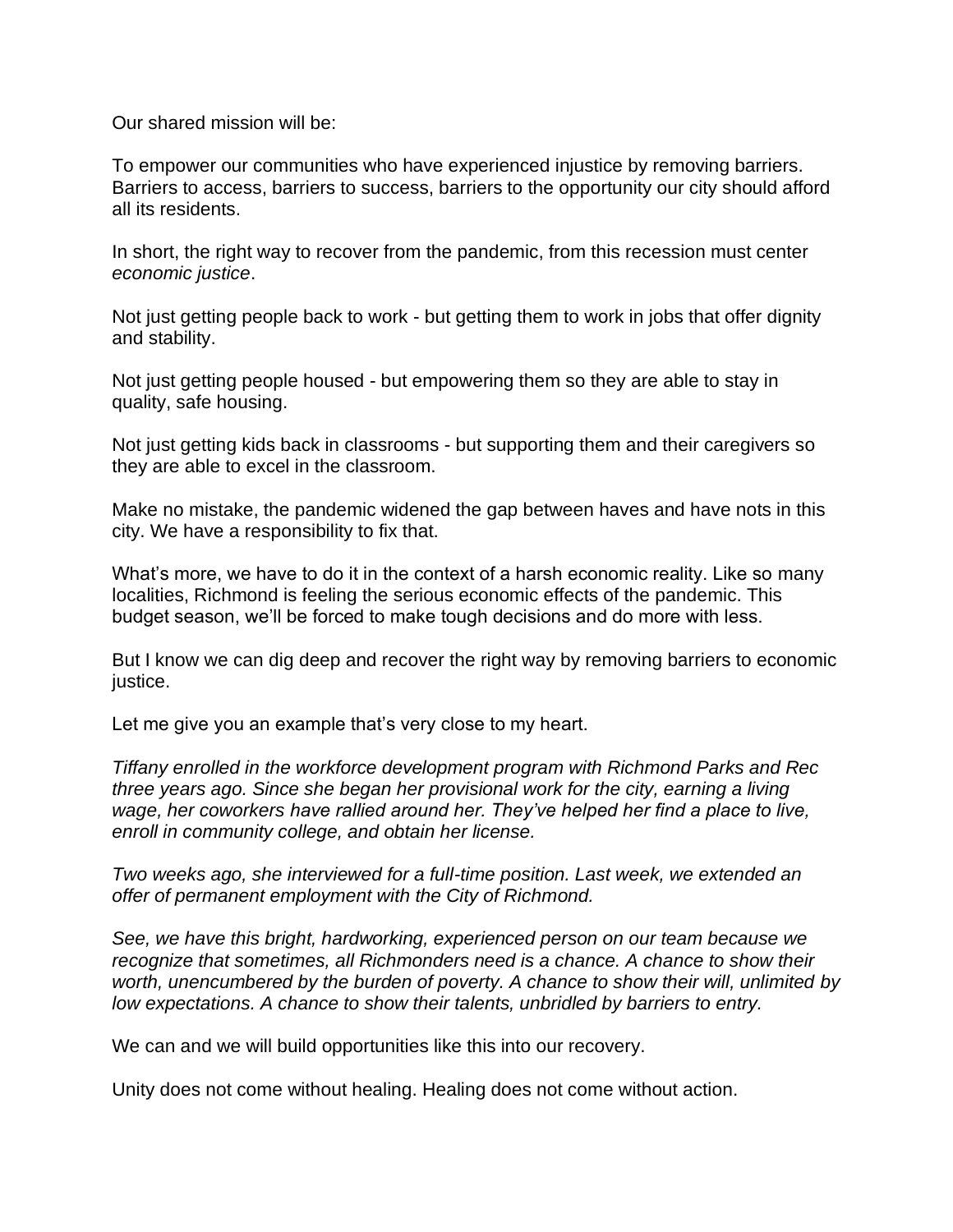This past summer, we took action.

We removed from their pedestals men who never deserved a place of public celebration in our city, men who had championed racism and betrayed this nation.

We'll continue to remove symbols of hate from our city, taking steps to rename streets, bridges, and other elements of public spaces after worthwhile namesakes, not white supremacists.

Additionally, I have directed my administration to develop an ordinance that will prohibit the city from displaying symbols of white supremacy, neo-Nazi ideology or the Battle Flag of the Confederacy on city property.

Black Richmonders lived in the shadow of those monuments to inequity for far too long. We must ensure the city never makes that mistake again.

This ordinance is a simple, yet profound move modeled after New York state law. It shows residents of and visitors to our city what we value and what we will not stand for.

But we need to do more than dismantle the byproducts of a system built on injustice. We need to build new ones centered on equity and justice.

That plan is outlined in the city's equity agenda.

This equity agenda came from time spent listening to you, my fellow Richmonders, and members of City Council. It will guide the decision-making of our city government moving forward by emphasizing our priority areas, such as affordable housing, health, community safety, family empowerment and economic justice.

But we can't speak equity into existence. Real change requires a coordinated approach.

That's why we will be introducing our equity agenda in the form of a resolution for passage by the Richmond City Council.

Though this agenda is not exhaustive, it offers a strong starting point for the city to collectively move forward. It's a list of actionable steps we're going to take to realize our vision for One Richmond, and every single agency in city government has a role to play.

In some way, shape or form, each item of the equity agenda will help us realize true economic justice throughout our economic recovery.

*You can already see this at work in the Richmond Resilience Initiative. All participants in our guaranteed income pilot program have to support their families after falling off the benefits cliff – they make too much money to qualify for SNAP or TANF, but don't make a living wage.*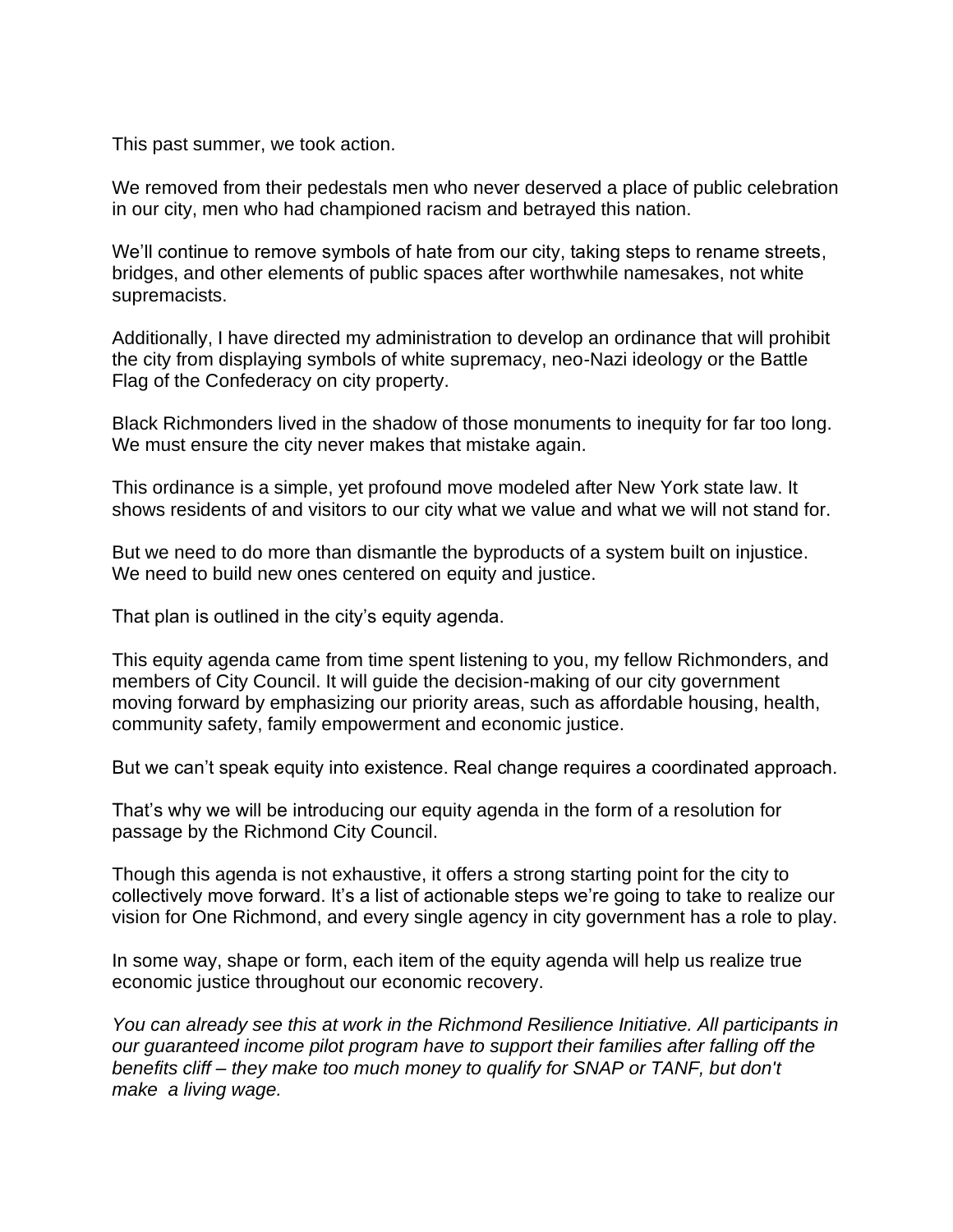*I know personally what that cliff feels like. When you're living on the edge, each month you wonder if this time, you'll actually fall off. And I know what my grandma would have done with guaranteed income. She would've bought more groceries for growing boys and saved the rest for a rainy day.*

*We hope a 500 dollar a month supplement - whether it goes to groceries, transportation, or rent - allows families the flexibility to meet their needs without sacrificing the dignity that should be afforded to all.*

*This would not be possible without our partners. I want to thank Robins Foundation, the Center for Guaranteed Income Research, and Mayors for a Guaranteed Income.*

We designed our guaranteed income program this way for a reason – to show that in 2021, a living wage is non-negotiable. It's a core element of economic justice.

That's the intersection between economic development and economic justice – and where great possibility awaits Richmond. Especially in opportunities like the redevelopment of Greater Scott's Addition, downtown, or the development of a resort casino, our priorities must be providing living wage jobs and growing city revenue to fund vital investments in public education, affordable housing and infrastructure.

That is why we will develop an Equitable Economic Development Scorecard. This scorecard will reflect standardized expectations of all economic development projects, based on community input and industry best practices.

By developing a scorecard, we'll create a transparent process by which to evaluate economic development projects to ensure they will bring greater equity for Black and brown businesses and families.

The right way to recover means we must use every tool in our toolbox… without placing any additional burden on Richmond households, especially during this public health and economic crisis.

To make that happen, Richmond has to grow.

Ladies and gentlemen, let me be frank: if we don't grow, the financial burden falls on all of us - from our wealthiest residents to those who are living on a fixed income.

Yes, Richmond has a history of maintaining the status quo. But we literally can't afford to think that way any longer.

From the old Oak Grove Elementary School, Fulton Gas Works, to the Coliseum downtown… Every empty parking lot or blighted property hinders the growth of our city.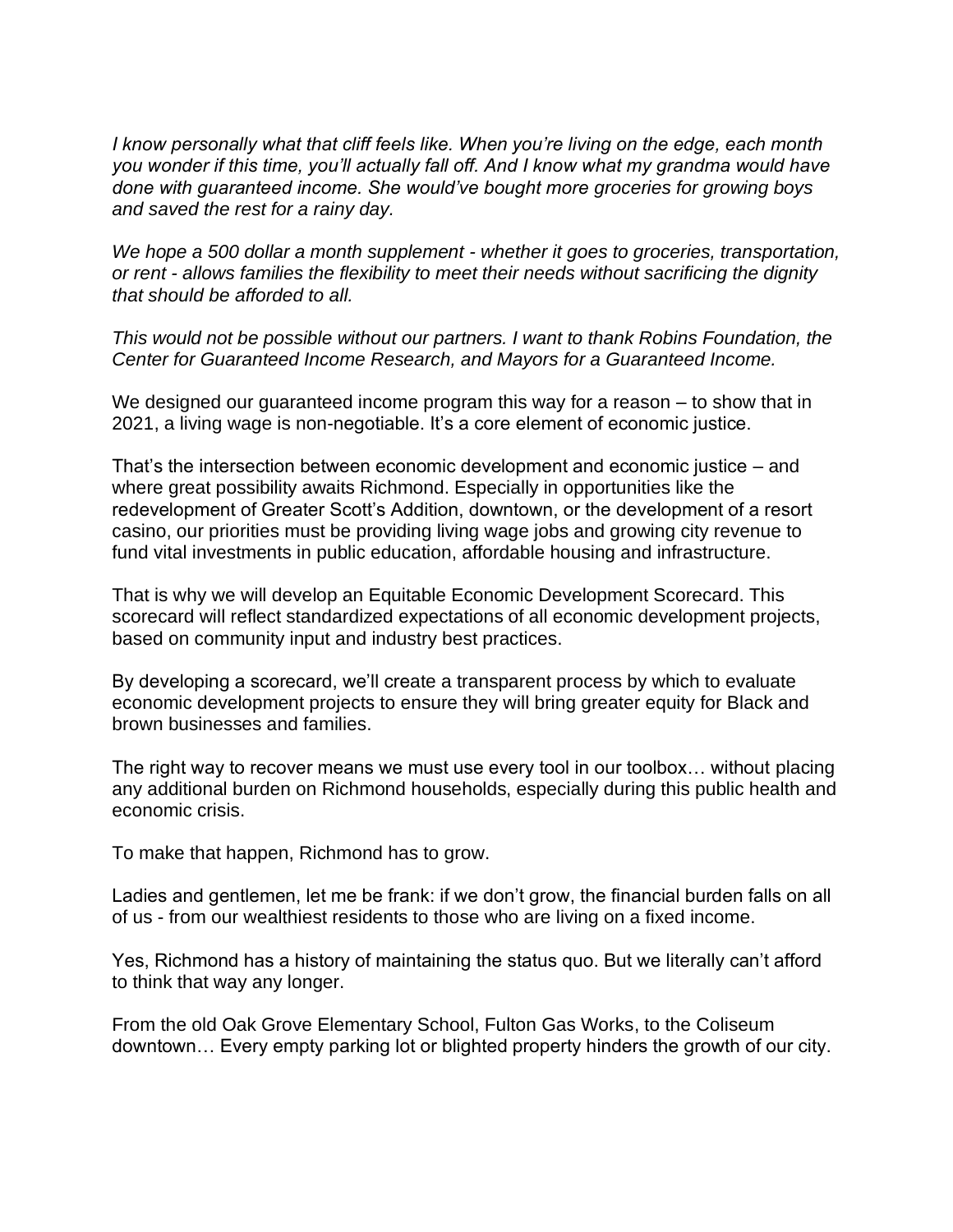But with the right approach, those same properties are tools at our disposal to improve the economic health of our residents. Especially in times of economic strife.

We must embrace progress and we must embrace the dawn of a new era of economic justice in our city.

Throughout my first term, I learned that you want to come to the table and help build a better city. You want to be part of the action, and I want to make that happen.

*This year, a simple town hall meeting would not cut it. We had to get a lot more creative, hosting virtual townhalls, offering online surveys, and even door knocking.*

As a result, we have a couple of outstanding community engagement models to build on:

Richmond 300 engaged thousands of Richmonders to build a master plan reflective of neighborhood needs and a progressive future. The master plan passed Richmond City Council unanimously in December.

The Task Force to Reimagine Public Safety convened community members and subject area experts from the legal, academic, law enforcement and advocacy communities to define what public safety really means, and how to make that a reality. They showed us that even on the most contentious of issues, we can still find common ground.

Our Community Ambassadors, a team within the Office of Community Wealth Building, is comprised of familiar community faces tasked with outreach to our high need neighborhoods. Under the leadership of James Davis, a native Richmonder given a second chance, they knocked on doors throughout the pandemic, providing thousands of desks to students and connecting families to childcare.

See, we're building on the solid foundation laid in a year of trials and triumphs, expanding your opportunity to provide feedback and our capacity to respond to it.

The next step is to standardize our approach to ensure that every department in City Hall has the tools necessary to engage and communicate with Richmonders on projects and plans you care about.

That's why I'm creating Richmond's Office of Public Engagement, a first of its kind team dedicated to designing and executing 21<sup>st</sup> century community engagement strategies that enable all Richmonders, regardless of zip code, preferred language or internet access, to get involved.

This office will work across all departments to ensure that the city is implementing creative engagement techniques, both virtual and in-person, communicating effectively on city programs and policies, and sharing the city's story for others to celebrate.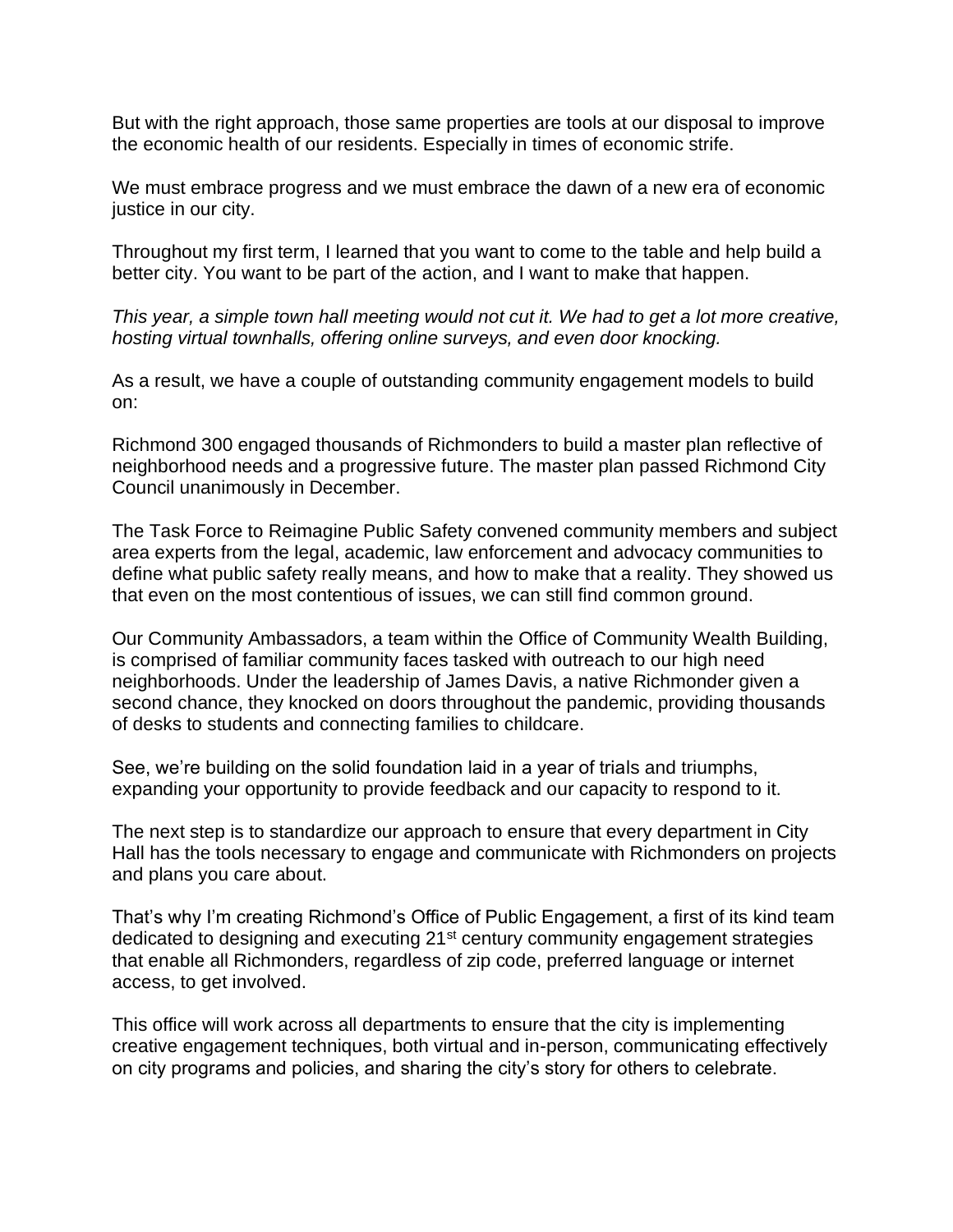You want to get engaged, and I'm dedicated to building a reliable yet flexible vehicle for you to do just that.

Throughout the past year, many Richmonders lived with the fear or reality of losing their only place of refuge during a pandemic. With this new dawn, we must address the housing crisis.

*Last year, Ms. Smith of the Department of Social Services was assigned the case of a Richmonder who was living in housing that was unsafe. Ms. Smith coached this individual through the displacement, working with a housing counselor and local landlord to mediate a permanent housing arrangement. Ms. Smith saw this case through to the end, never leaving this client's side even as her workload piled up.*

*After securing permanent housing for his family, this Richmonder kept insisting Ms. Smith went above and beyond, that she was his guardian angel. To this, Ms. Smith simply replied: It's just what I do.*

My fellow Richmonders, that's how we must approach getting people permanently, safely, affordably housed in this city: with creativity, with compassion, and with a fierce dedication.

Because here's the truth: Nobody can truly call Richmond home until everyone in Richmond is housed. To reach that very ambitious goal, we're all going to have to be as creative and hardworking as Ms. Smith.

In 2020, we met our goal to construct 1500 new affordable housing units three years ahead of schedule. Now it's time to pick up the pace.

So we must create 1000 new affordable housing units each year for the next ten years. That's right - Richmond needs 10,000 new units by 2030.

This is the decade of housing justice, and Richmond will lead the way!

We've already taken great strides in reaching the 10,000 unit need outlined in our Equitable and Affordable Housing Plan:

Our biennial real estate plan proposes conveying dozens of parcels of city property to the Maggie Walker Community Land Trust, affordable housing nonprofits and private developers for the renovation of single-family homes and creation of affordable housing developments with multifamily units.

And we have secured a source of dedicated funding to the Affordable Housing Trust Fund to help us execute this goal. Richmond City Council passed our ordinance to provide a secure annual allocation to the Affordable Housing Trust Fund on top of the recent budget allocations, which have tripled since 2016.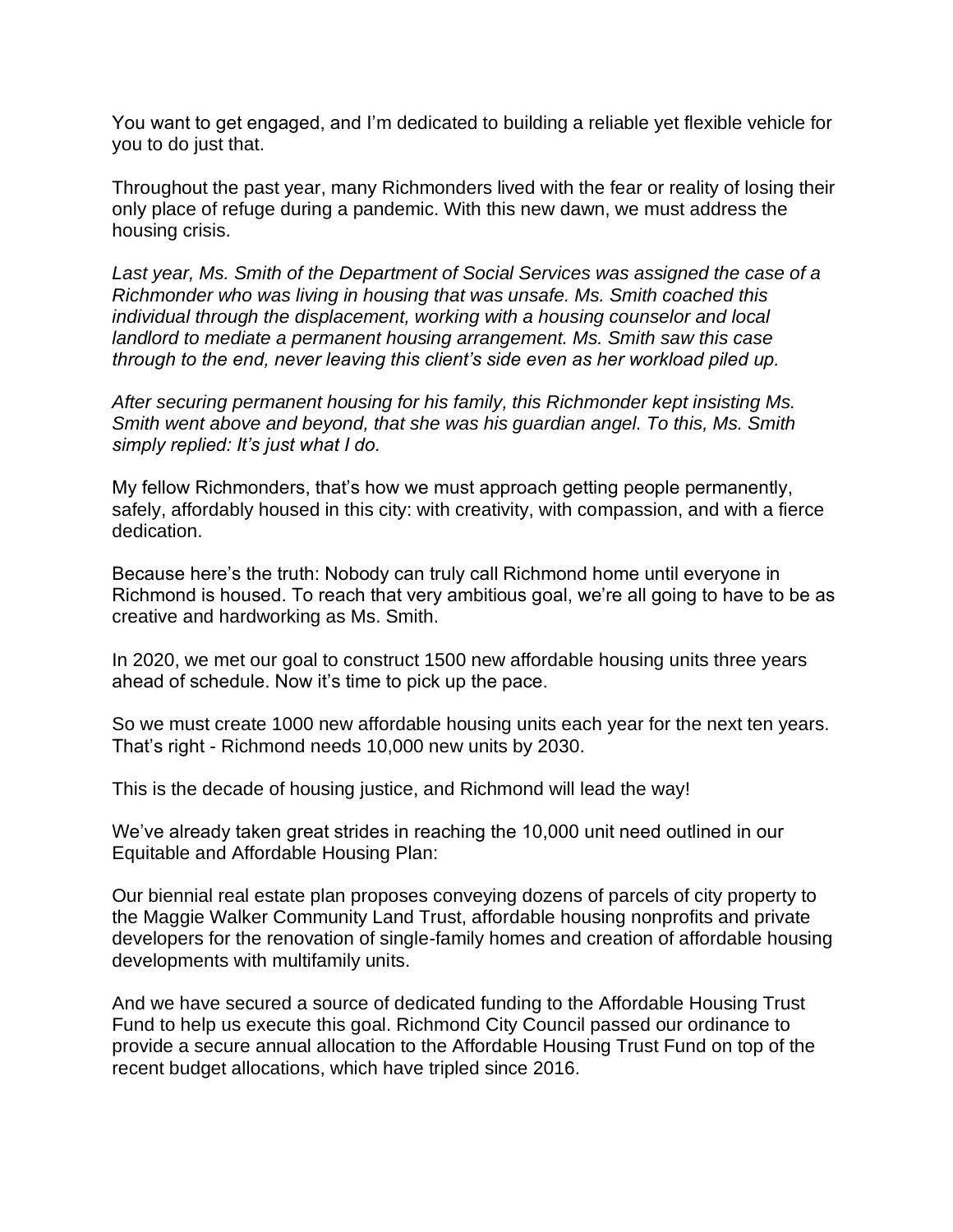Based on current projections, by 2025, the revenue to the Affordable Housing Trust Fund will be an unprecedented 10 million dollars.

I greatly appreciate the city council's support of these efforts.

Still, many Richmonders are unsheltered or live in unstable housing, not knowing where they'll sleep from one night to the next. Not only does this situation call for our community's humanity, it also deserves our urgent attention.

Our partners at the Greater Richmond Continuum of Care have sheltered thousands of individuals since March, but we know that there's work to be done along the spectrum of services to prevent homelessness.

The Homelessness Advisory Council, a diverse group of Richmonders including a number of residents who have experienced homelessness, is currently meeting to create actionable steps to strengthen homeless services in Richmond. I look forward to hearing their recommendations.

The bottom line is this: There is nothing simple about America's affordable housing crisis. That's why we have to get innovative, stay compassionate, and empower people like Ms. Smith in their tireless quest to serve.

The right way to recover offers a unique opportunity to build Richmonders a transportation system that works for them.

Regular transit users, who are overwhelmingly people of color, are some of our most hardworking residents. They shouldn't have to suffer longer commutes or less flexible transportation options. That's the vision of the Office of Equitable Transit and Mobility.

The office, founded in 2020, has already earned the city a number of grants to bring this vision to the streets:

First, I am pleased to announce that the city has won a grant from the Department of Rail and Public Transit to paint the Pulse lanes red, a practice many cities have used to keep riders safe from vehicular traffic and keep buses running on time.

We'll introduce the ordinance to accept that grant money at the February 22 meeting of City Council.

Second, the city has the opportunity to work with the Governor's Office of Intermodal Planning and Investment to improve the City's accessibility measures.

This opportunity will allow us to explore what it really means to build a multimodal city and develop actionable steps toward removing barriers to transit use.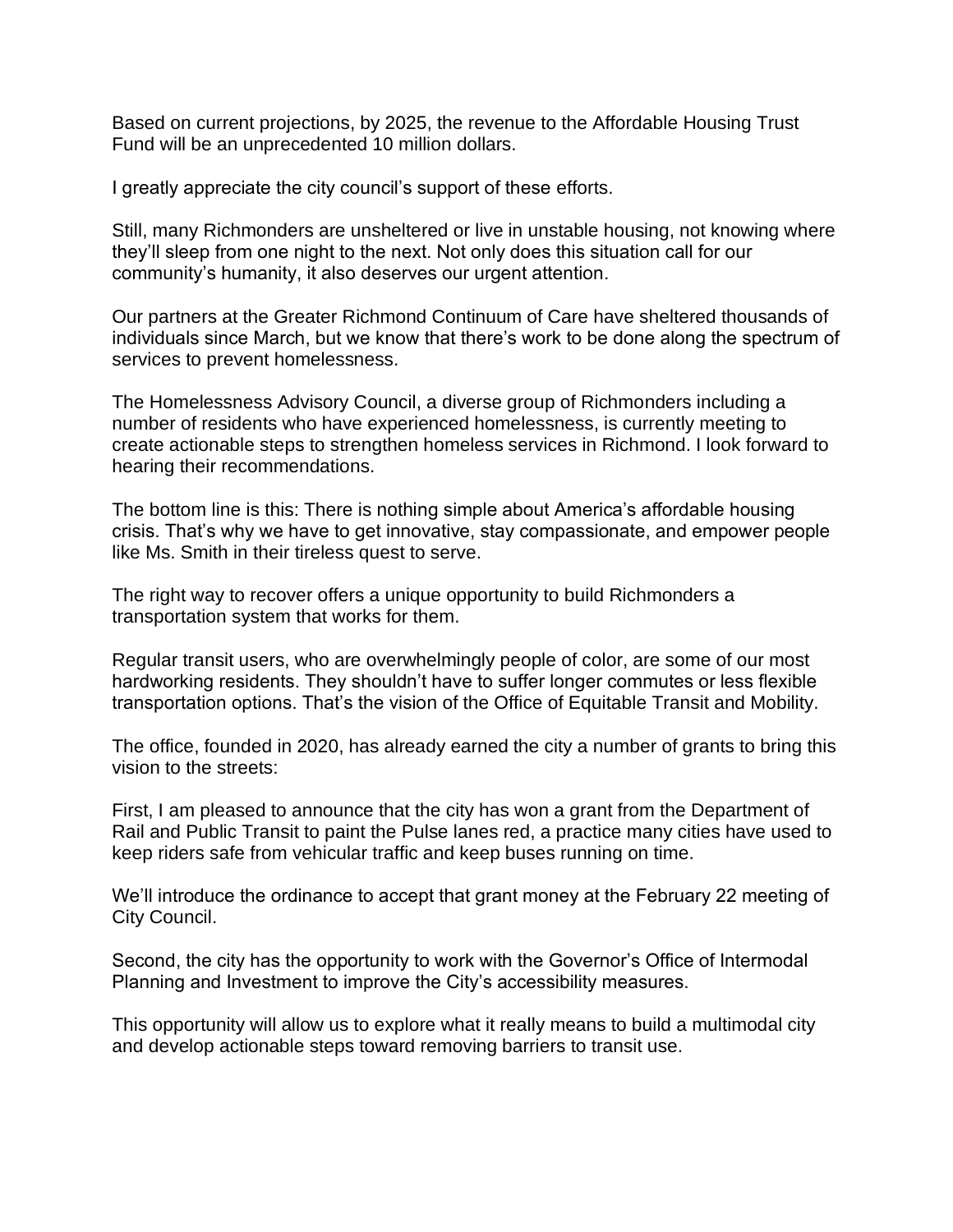We're also creating a new Bike Share Program focused on equitable access. We want to provide a low-cost transit alternative, because everyone deserves the dignity of choice. We plan to pilot the program with bike share stations near the most populous public housing communities after robust community engagement.

Alongside our responsibility to consider equitable transit is a responsibility to highlight environmental justice. Put simply, while climate change affects all of us, it is taking a greater toll on Black and brown communities in Richmond.

\_\_\_\_\_\_\_\_\_\_\_\_\_\_\_\_\_\_\_\_\_\_\_\_\_\_\_\_\_\_\_\_\_\_\_\_\_\_\_\_\_\_\_\_\_\_\_\_\_\_\_\_\_\_\_\_\_\_\_\_\_\_\_\_

*This past summer, a Richmond resident named Sparkle couldn't help but notice which areas in her city had greenery and which didn't.*

*Sparkle walks thirty minutes from her home in Gilpin to a park in a more affluent neighborhood with a shaded playground, where her children can play out of the sweltering Richmond heat. Her trek across the city is emblematic of how far we have to go in realizing equitable climate justice.*

To serve residents like Sparkle, we're working to make sure all Richmonders are within a 10-minute walk to a park. Last year, my Green Team, a group of experts in climate action and green spaces from around Richmond, identified five parcels of city land in our city's hottest neighborhoods to transform into usable green space.

It should be a surprise to no one that the hottest areas of Richmond, those most vulnerable to climate change, are also those with the greatest history of redlining and underinvestment.

That's why we've made an intentional effort to designate the first new parks space since the 1970s in communities of color. And we're asking the community what they want to see in those spaces.

I'm particularly excited about the engagement work we're doing at Broad Rock Creek.

Parks and Rec and the Office of Sustainability have partnered with local nonprofits Southside ReLeaf and Virginia Community Voice to facilitate meaningful, on-site community engagement.

A trail through the 17-acre property allows residents to envision the park's future without limits, whether they're a young man who would like a soccer field or a young mom who would love a walking path.

When it comes to climate action, we must stay engaged and act urgently.

In 2017, the city launched RVAGreen 2050. Since then our Office of Sustainability has lead this innovative process, centering racial equity and embracing community input to develop strategies to reduce greenhouse gas emissions to net zero. We need to help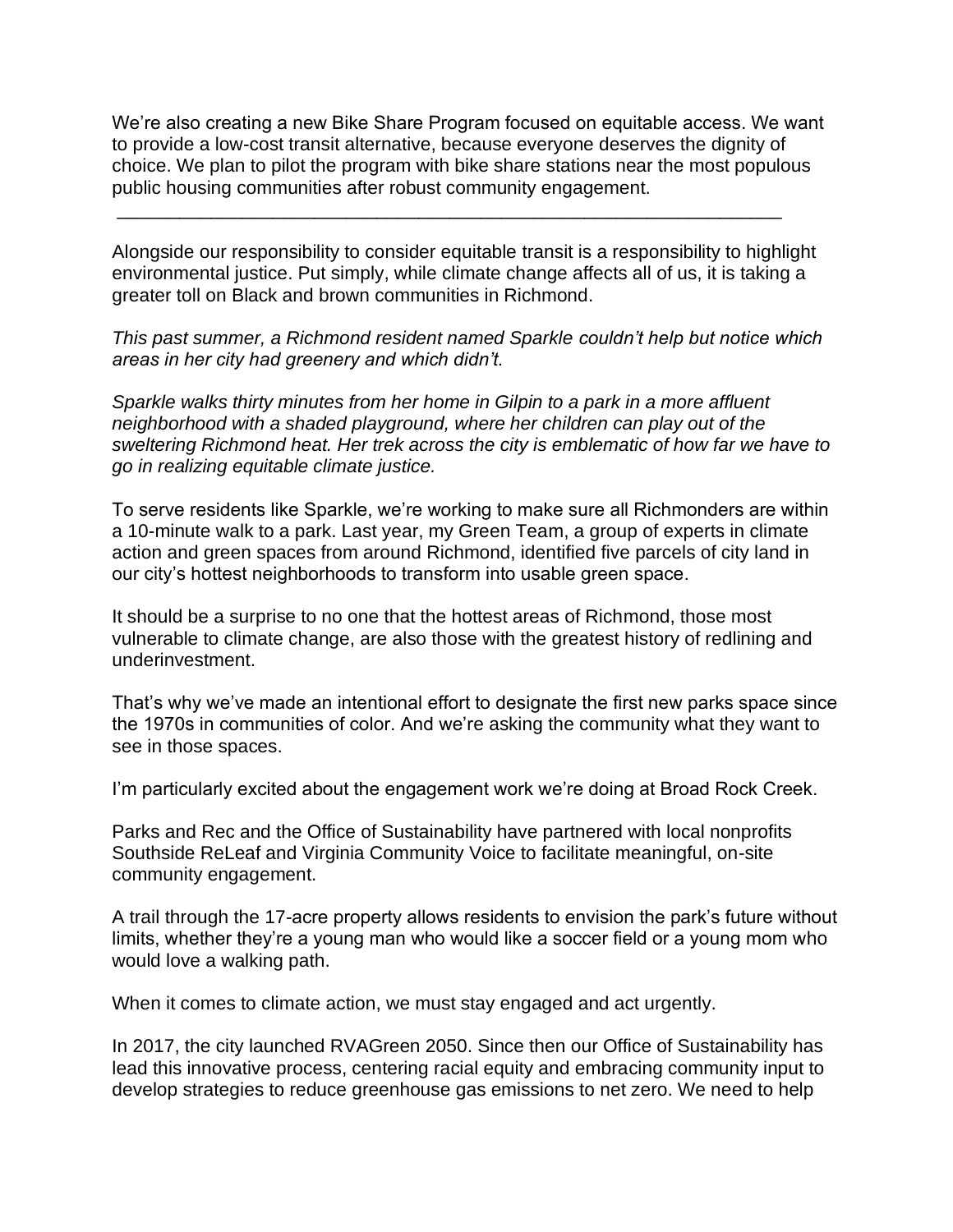our city adapt to the local impacts of climate change, which will change life in Richmond as we know it.

Looking forward, we will develop and implement a comprehensive energy management policy to make city facilities and operations as efficient as possible, minimizing waste and reducing our reliance on non-renewable forms of energy in favor of renewable alternatives.

When it comes to climate change, we know the stakes are high. That's why our goals are ambitious: by 2023, we will complete purchases for 50 percent of our electricity usage to be in off-site renewable electricity. By 2025, we will complete purchases for our electricity usage to be entirely renewable.

Our city as a whole is threatened by the impacts of climate change. What's more, our Black and brown communities are feeling the effects most significantly. We can and must take a coordinated, equitable approach to building a more sustainable future for our city.

Building a cleaner, more livable city for our kids.

Yes, so much of what we do comes down to building a better future for our kids. That's what gets me out of bed in the morning. And the pandemic proved a unique challenge in that mission.

*When the city started allocating funding to childcare organizations to serve more kids more safely, Blacktop Kings and Queens did a lot more than provide students a safe, secure place to plug in their computers. Program Director Manny Harris brought in barbers and held holiday celebrations. Bottom line: he made sure those kids felt loved.*

*City funding enabled this community organization to create a joyous, stress-free space for children and lighten the burden of hardworking caretakers as well.*

Blacktop Kings and Queens provided what so many of our students need right now. They need a community, and they need continuity.

Despite the uniquely difficult burden the pandemic has placed on our school system, I have never been prouder of RPS.

Under the leadership of Superintendent Jason Kamras, RPS continues to weather this storm with resilience, innovation and compassion.

For the good of our kids, the city is dedicated to empowering, not hindering, the work of our school system. And it certainly doesn't hurt that my administration and RPS leadership are on speaking terms.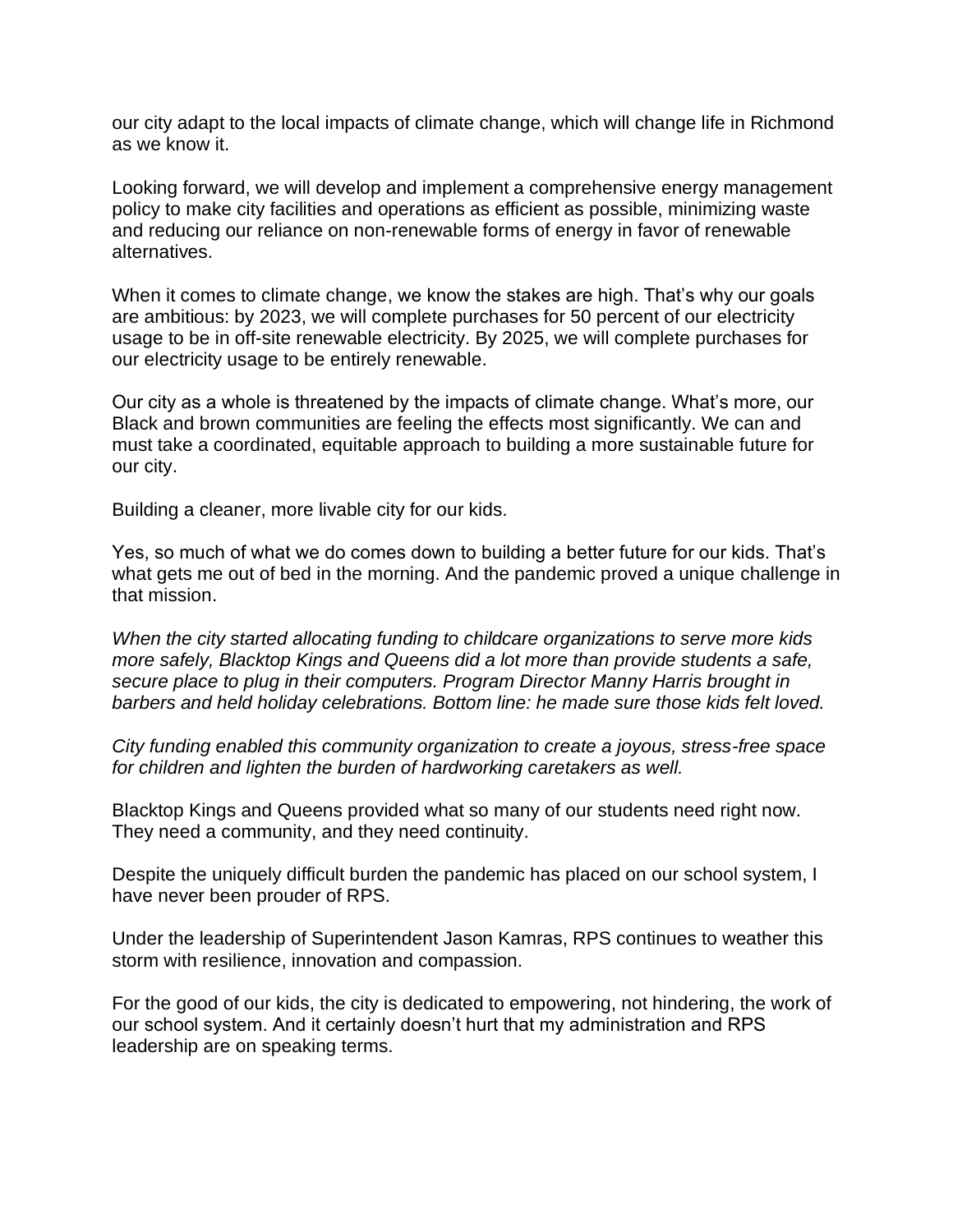In 2021, we'll continue to serve Richmond families, supporting our kids and their caretakers alike.

Our new Office of Children and Families got right to work this year. We stood up an emergency childcare apparatus for essential personnel within two weeks of school closures.

When need skyrocketed at the beginning of the school year, we started the Emergency Childcare Initiative to provide funding and other support to a network of childcare providers. We increased the capacity of existing childcare providers to serve families safely and worked with trusted partners to set up new sites in school buildings.

Something became increasingly clear during our work to provide emergency childcare: an investment in the caretaker is an investment in the child.

That's why I'm committed to making preschool free in Richmond.

The first step is to do a formal landscape analysis to determine what Richmonders need, and what our current capacity looks like. I'm excited to announce we're working with two trusted partners – Smart Beginnings and VCU – to do this important groundwork.

We're dedicated to helping Richmond families - whether we're supporting kids, moms, dads or grandmothers, it all comes back to the dignity and safety of Richmonders.

In 2020, we learned that the definition of public safety varies widely, depending on who in Richmond you ask.

*When listening to the members of the Task Force to Reimagine Public Safety, I was struck by the stories I heard: stories of community preservation and personal accountability. Individuals were mediating arguments in corner stores, leading healing circles with youth, and caring for each other's children.*

*It quickly became clear – in our city, the charge of public safety does not rest entirely with the police, and that makes sense. We all have a role to play in reimagining a Richmond where everyone feels safe.*

For many residents of Richmond, chiefly the Black community, the number one priority is addressing the gun violence that has traumatized our communities for generations.

Last year, we lost 60 Richmonders to gun violence.

Every time I hear "I just want the shooting to stop" from a mother or a grandmother, my dedication is renewed: we MUST address gun violence for what it is - a public health crisis deeply rooted in systemic racism and inequities.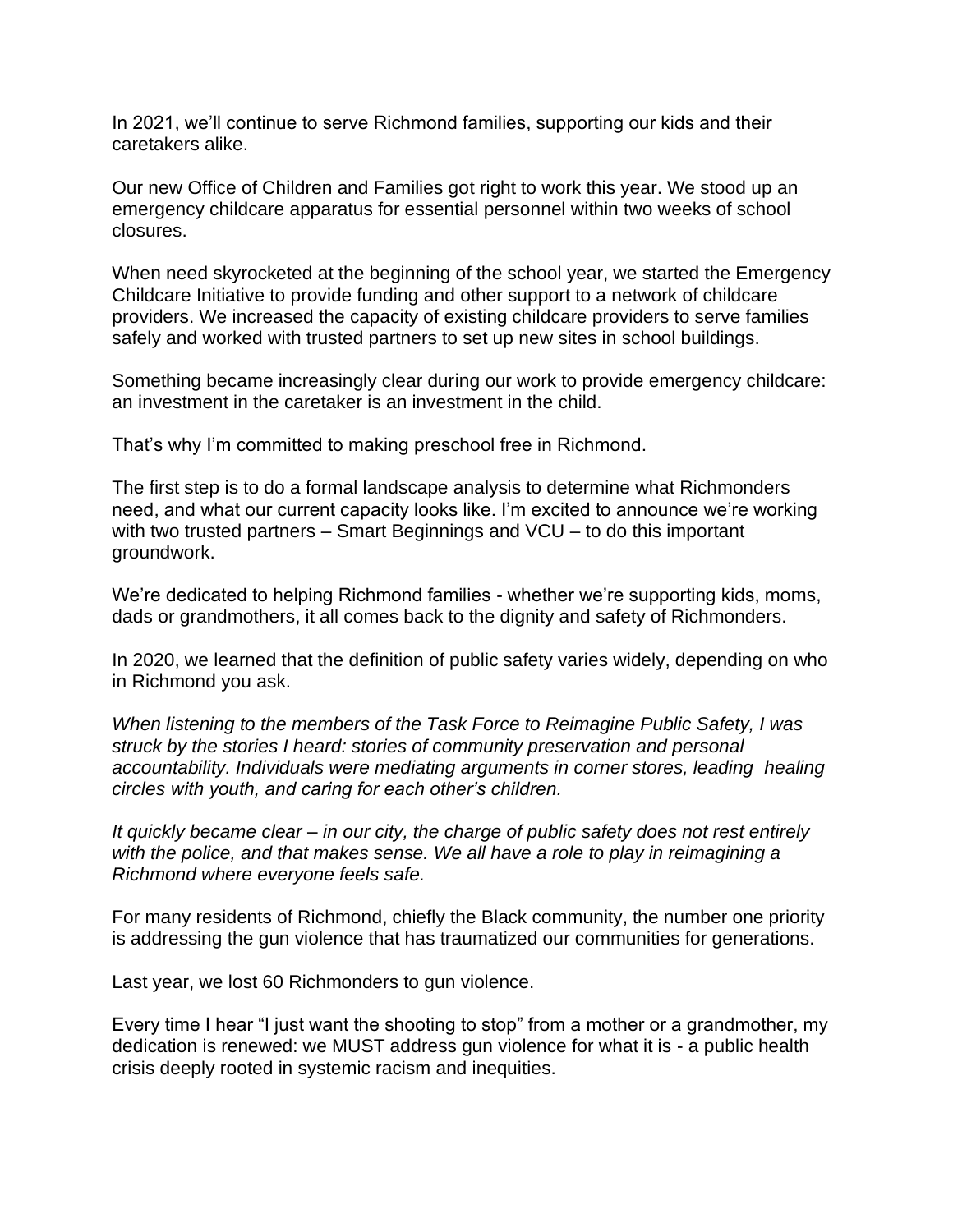My office is working in partnership with VCU, Richmond City Health District, the Department of Human Services, community partners and residents to build a framework to address the factors that lead to lives being taken far too soon.

Our goal is to help build up and strengthen our communities so that every single person can live their life to the fullest. Addressing gun violence for good will require systemslevel change.

Thankfully, that's language our Chief of Police understands. In the wake of a nationwide outcry for accountability, I know he's a proponent of change, change that will benefit his officers and his community alike.

The Marcus Alert will be a feature of the City of Richmond's emergency response. Individuals experiencing a mental or behavioral health crisis should not be criminalized. They should be met with care and compassion, and we're working with mental health professionals and community advocates to prioritize de-escalation and crisis intervention, in alignment with state guidance.

Per the recommendation of the Task Force on Reimagining Public Safety, RPD is reevaluating its training practices, implementing a community-based training model that encourages civilian feedback on language, demeanor and cultural awareness. Officers will go into the job with an understanding of and respect for the communities they'll serve.

Also at the suggestion of the Task Force, we're taking practical steps to encourage accountability. Chief Smith has founded the Office of Professional Accountability in the Richmond Police Department, led by Victoria Pearson, a former Deputy Attorney General. The office is dedicated to working with officers to support their professional development and to address accountability concerns raised by the community.

For example, police will now carry and distribute business cards with their names, precinct information, space for filling in the report number, and contact information for filing complaints or offering compliments.

The RPD Use of Force policy will be updated to prioritize de-escalation and outline RPD's philosophy and values.

And we're further strengthening our Duty to Intervene Policy, modeling it off of best practices in other cities to ensure every officer feels comfortable stopping a fellow officer, even a supervisor, from engaging in unacceptable language use, force or harassment.

Finally, I'm calling on Council to complete the work of a Civilian Review Board this year. It will be a vital element of our reimagination of community safety.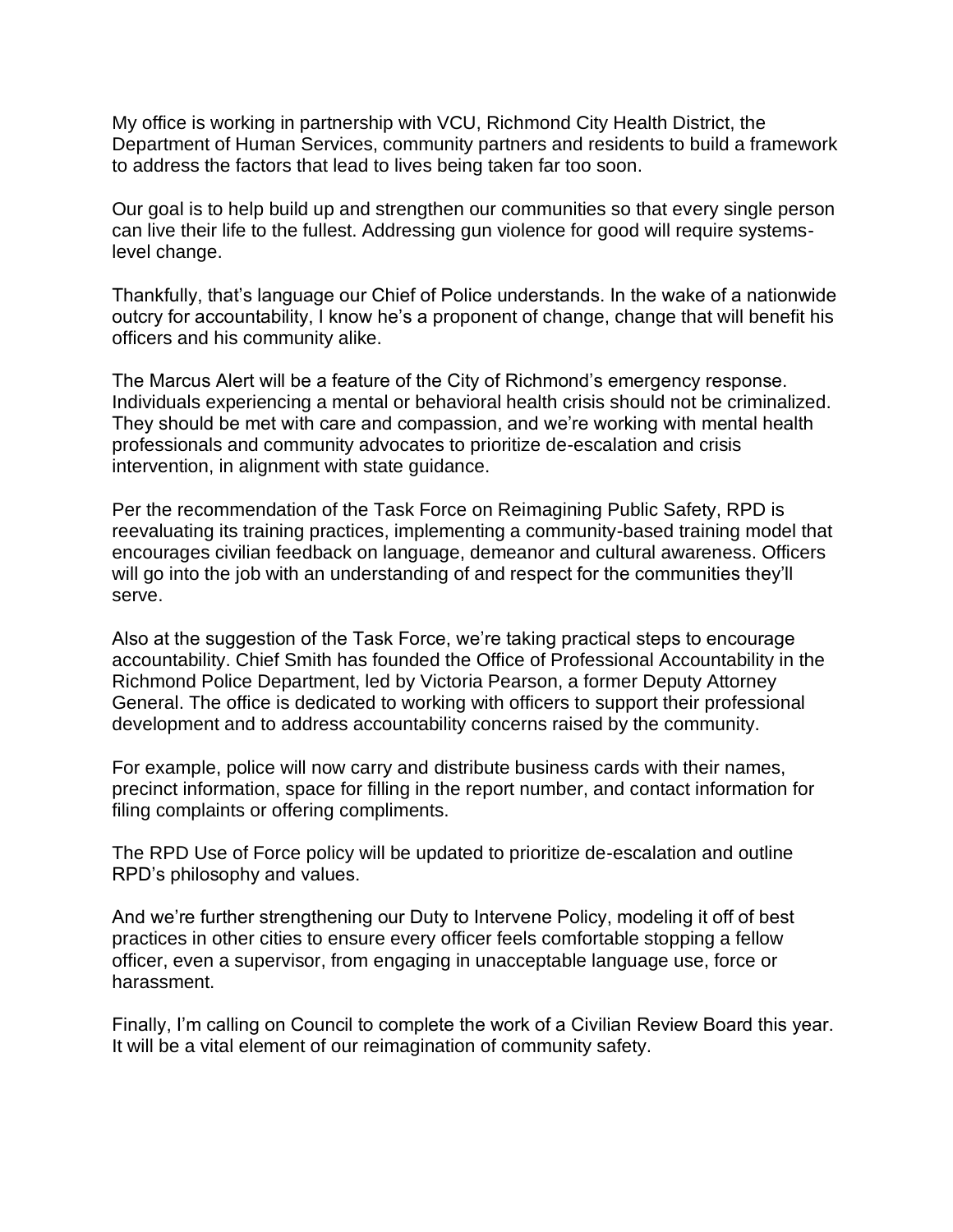I would be remiss if I did not thank the members of the Task Force to Reimagine Public Safety for their hard work on these recommendations. I look forward to our ongoing engagement

Public safety means something different for everyone, but I guarantee you, we are listening and learning to make Richmond a safer city for all.

Each year, the activities on the General Assembly's Lobby Day make it clear that stricter gun safety regulations are necessary in the Commonwealth's capital city.

We are a hub for engagement and debate, a place where residents from all over Virginia should feel comfortable convening. Using their words, not their firearms, to advocate on issues close to their heart.

But we're different from cities like Washington, D.C. that have reasonable limits on the open carry of firearms. In other cities, these limits empower residents and allow law enforcement to keep guns off the streets. In Richmond, state law allows visitors to this city to openly carry rifles through the streets of Downtown.

Each year, Richmonders are threatened and intimidated. Like many Richmonders, I find that unacceptable.

That's why I'm calling for the General Assembly and Governor Northam to ban the open carry of firearms in all public spaces. Period.

My fellow Richmonders, the darkness of this pandemic has devastated our communities and our economy.

However, we are on our way to recovery. But I want us to recover the right way.

I hope you can see that every person working in City Hall, serving at our parks, community centers and libraries, operating refuse trucks and fixing your water mains, every public servant on my team has a little bit of light to offer in these most challenging times.

That's just a little bit of light to drive out the darkness and to usher in the dawn.

Join me in welcoming that new dawn. In opening your heart and embracing the next decade, and the actions required to heal our city, our commonwealth and our country.

Join us in our mission of removing the barriers to so many Richmonders built over centuries of oppression.

Join us as we welcome the dawn of a renewed city dedicated to justice for all.

Because *"there is always light, if only we're brave enough to see it."*